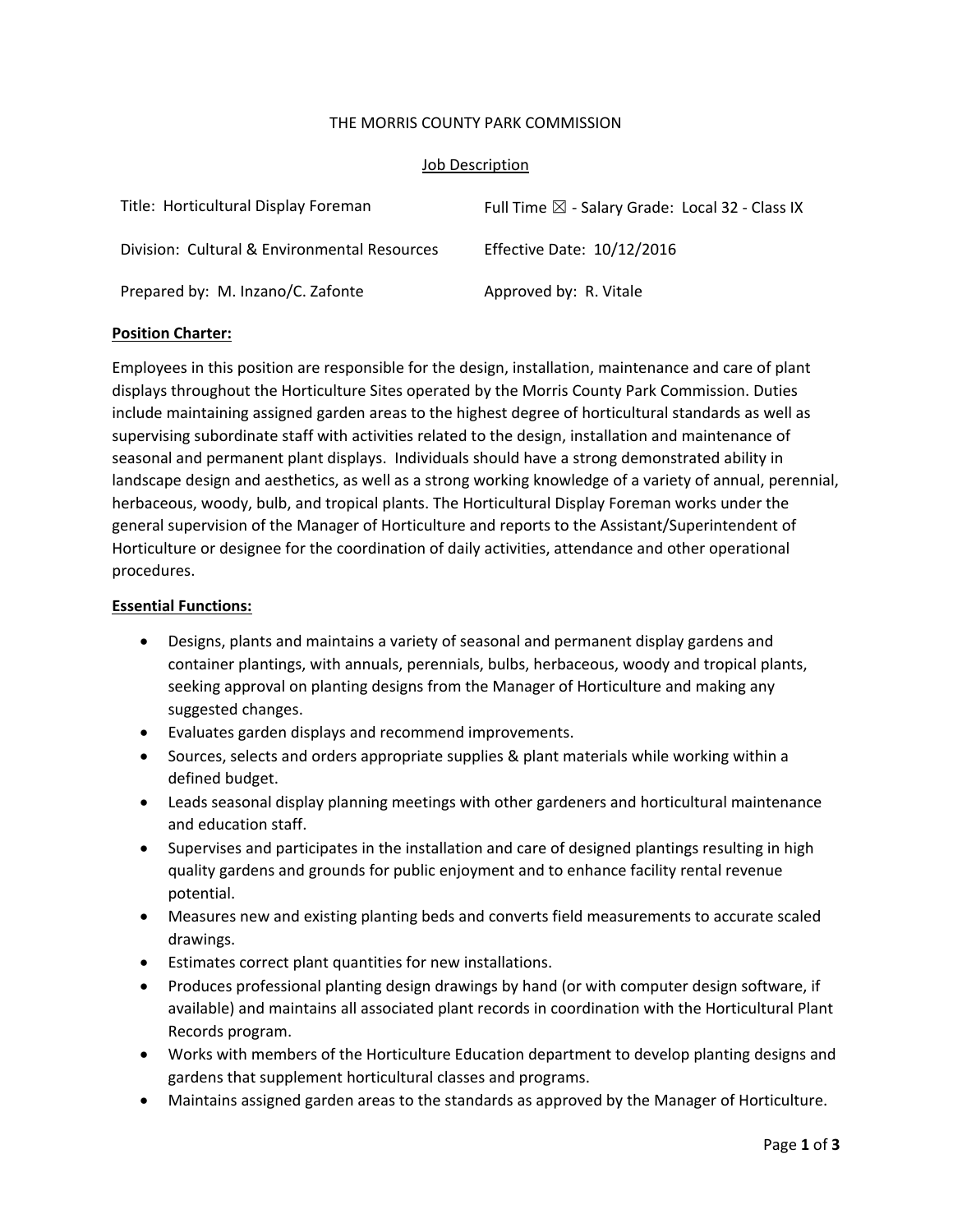- Diagnoses and treats plant health issues.
- Coordinates with Plant Propagator, on a timely basis, to ensure quality and quantity of plant material needed for outdoor displays.
- Trains and supervises staff in the maintenance of annuals, perennials, vines, shrubs, tropical plants, and trees in accordance with the horticulture standards of the Morris County Park Commission.
- Supervises the work of subordinate staff, including Grounds Workers, Interns, Seasonal Staff and Volunteers when performing horticultural tasks and monitors the quality of work, providing instruction, guidance and corrections as required
- Performs horticultural tasks such as, but not limited to, soil preparation, planting, weeding, staking, deadheading, watering, fertilizing and mulching.
- Collects proper soil samples for soil lab analysis.
- Applies pesticides, herbicides and fertilizers and maintains associated application records as required.
- Reports changes to the accessioned plant collections to the Horticultural Plant Records Curator including additions, removals, and deaths. Performs periodic plant inventories. Requests accession tags and display labels and is responsible for accurate and timely placement of such.
- Successfully performs the above functions and use said equipment independently without supervision.

# **Other Functions:**

- Operates Park Commission motor vehicles to transport personnel, materials and equipment on Park Commission property and public roadways.
- Functions as an advocate of the arboretum and the Park Commission to visitors. Answers visitor questions.
- Assists with carrying out standard operational procedures, as required, including, but not limited to, working overtime for snow removal, events, and other assignments.
- Assists with other arboretum maintenance activities, as required.
- Prepares display planting budgets as required and advises supervisor of forecasted equipment and supply needs.
- Assists with educational programming by leading/participating in tours, and/or educational programs and coordination of supplies and plant materials, as required.
- Cleans and sharpen tools.
- Makes minor repairs to equipment.
- Paints equipment, buildings and other park structures when necessary.
- Maintains appropriate records as assigned.
- Assists in making minor repairs to Park Commission facilities, buildings and equipment.
- Ensures that established safety guidelines are followed and that the facility complies with PEOSHA and Right‐To‐Know standards.
- Implements regulatory and Park Commission policies and procedures in the operation of the facility.
- Completes other projects and tasks as assigned.